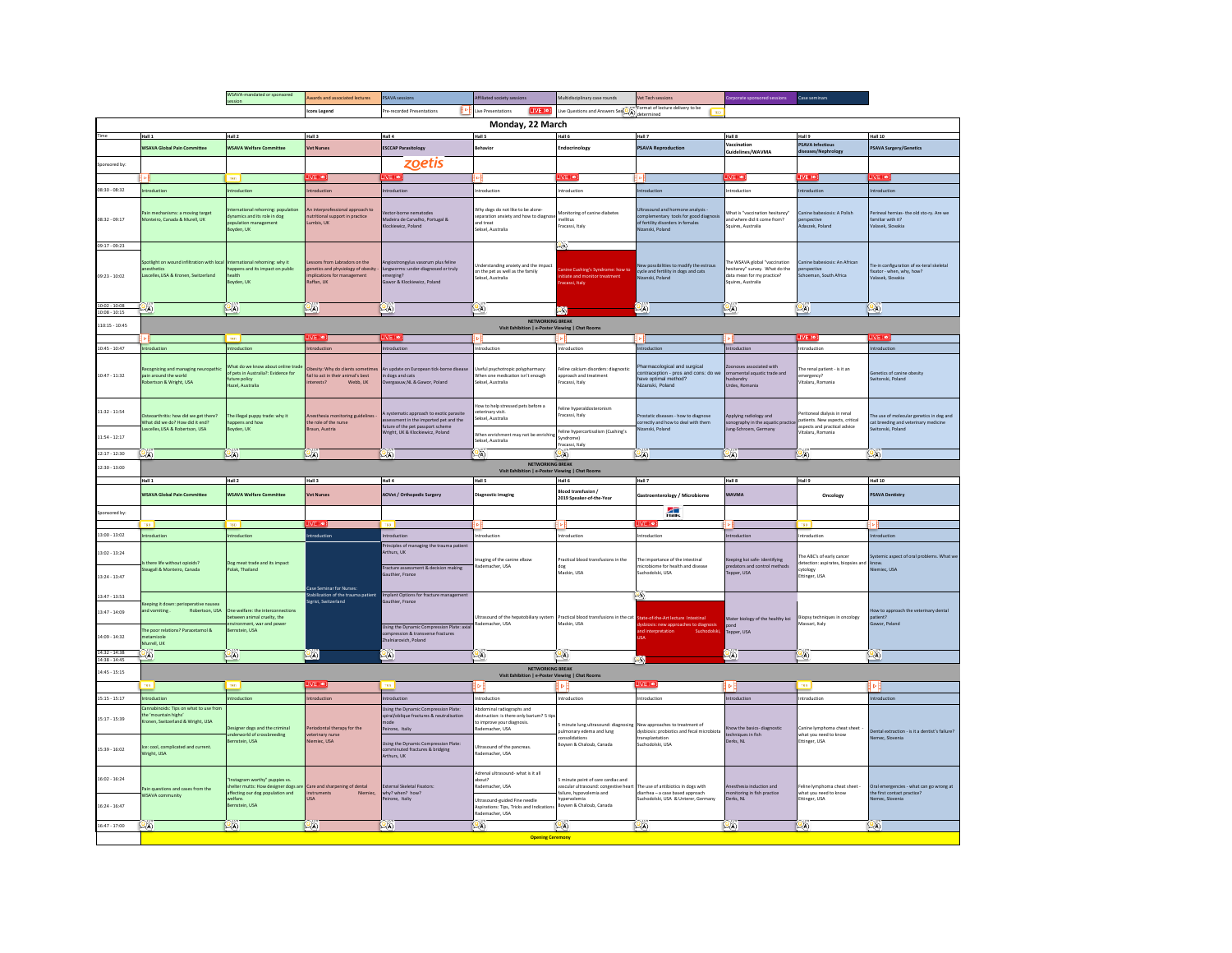|                                                       |                                                                                              |                                                                                                                                                                             | <b>Icons Legend</b>                                                                                              | Pre-recorded Presentations                                                                                                              | LIVE (io)<br>I D I Live Presentations                                                                                         | Live Questions and Answers Sess-A)                                                                                                      | Format of lecture delivery to be deter                                                                                                              |                                                                                                                              |                                                                                                                                   |                                                                                                                                           |                                                                        |
|-------------------------------------------------------|----------------------------------------------------------------------------------------------|-----------------------------------------------------------------------------------------------------------------------------------------------------------------------------|------------------------------------------------------------------------------------------------------------------|-----------------------------------------------------------------------------------------------------------------------------------------|-------------------------------------------------------------------------------------------------------------------------------|-----------------------------------------------------------------------------------------------------------------------------------------|-----------------------------------------------------------------------------------------------------------------------------------------------------|------------------------------------------------------------------------------------------------------------------------------|-----------------------------------------------------------------------------------------------------------------------------------|-------------------------------------------------------------------------------------------------------------------------------------------|------------------------------------------------------------------------|
|                                                       |                                                                                              |                                                                                                                                                                             |                                                                                                                  |                                                                                                                                         |                                                                                                                               | Tuesday, 23 March                                                                                                                       |                                                                                                                                                     |                                                                                                                              |                                                                                                                                   |                                                                                                                                           |                                                                        |
|                                                       | Hall 1                                                                                       | Hall 2                                                                                                                                                                      | Hall 3                                                                                                           | Hall 4                                                                                                                                  | Hall 5                                                                                                                        | Hall 6                                                                                                                                  | Hall 7                                                                                                                                              | Hall 8                                                                                                                       | Hall 9                                                                                                                            | <b>Hall 10</b>                                                                                                                            |                                                                        |
|                                                       | WSAVA One Health                                                                             | <b>AOVet / Orthopedic Surgery</b>                                                                                                                                           | leurology                                                                                                        | <b>VECCS</b>                                                                                                                            | <b>ISFM Feline</b>                                                                                                            | Dermatology                                                                                                                             | Criticval Care / Cardiology                                                                                                                         | Ethics / Anesthesia                                                                                                          | <b>PSAVA Dentistry</b>                                                                                                            | <b>PSAVA Gastroenterology</b>                                                                                                             |                                                                        |
| oonsored by                                           |                                                                                              |                                                                                                                                                                             |                                                                                                                  |                                                                                                                                         |                                                                                                                               | zoetis                                                                                                                                  |                                                                                                                                                     |                                                                                                                              |                                                                                                                                   |                                                                                                                                           |                                                                        |
|                                                       |                                                                                              | <b>IVE (io))</b>                                                                                                                                                            |                                                                                                                  | IVE (io))                                                                                                                               |                                                                                                                               |                                                                                                                                         | VE (ioi)                                                                                                                                            |                                                                                                                              | This.                                                                                                                             |                                                                                                                                           |                                                                        |
| 08:30 - 08:32                                         | troduction                                                                                   | Introduction                                                                                                                                                                | Introduction                                                                                                     | ntroduction                                                                                                                             | ntroduction                                                                                                                   | Introduction                                                                                                                            | Introduction                                                                                                                                        |                                                                                                                              | Introduction                                                                                                                      | ntroduction                                                                                                                               |                                                                        |
| 08:32 - 09:17                                         | One Health Award Lecture<br><b>TRA</b>                                                       | Hip dysplasia, fractures &<br>luxations: what's new?<br>Peirone, Italy                                                                                                      | The clinical aspects of the<br>Neurological examination<br>Beltran, UK                                           | Fluid types: what are the differeno<br>and why bother?<br>Sigrist, Switzerland                                                          | FIV infection: where are we in 2020?<br>Beczkowski, UK                                                                        | Cytology: an essential tool for your<br>dermatology patients<br>Schmidt, UK                                                             | vidence for and against the use of<br>corticosteroids therapy in critical illness<br>Schoeman, South Africa                                         |                                                                                                                              | Small mammal dentistry - most<br>common problems and how to<br>address them.<br>Jekl Czech Regublic                               | iagnostic work-up in dogs with diet-<br>esponsive diarrhea<br>Interer, Germany                                                            |                                                                        |
| 09:17 - 09:39<br>09:39 - 10:02                        | hns asonons ni animat tol-<br>ntimicrobial resistance<br>appin, USA & Guardabassi.<br>enmark | Canine cruciate ligament disease<br>which surgery is best?<br>Peirone, Italy                                                                                                | Clinical Neuro-Ophthalmology, from<br>Horner's syndrome to blindness<br>Beltran, UK                              | Stabilisation of the patient with<br>respiratory distress.<br>Sigrist, Switzerland                                                      | How to run a cat-friendly clinic and<br>why you should: the benefits of<br>being a CFC.<br>Dowgray, UK                        | Canine atopic dermatitis: a perpetual<br>challenge<br>Schmidt, UK                                                                       | Mitral valve degeneration in the<br>symptomatic dog - evidence from new<br>studies to guide your approach<br>Wess, Germany                          | ailoring your anesthesia protocol<br>to patients with specific diseases<br>Braun, Austria                                    | Oral tumors in does and cats - what<br>is new?<br>Nemec, Slovenia                                                                 | Case based review of acute hemorrhagic<br>diarrhea syndrome in the dog<br>Unterer & Neumann, Germany                                      |                                                                        |
| $10:02 - 10:15$                                       | $\mathbb{Q}_0$                                                                               | 95.                                                                                                                                                                         | (CA)                                                                                                             | $Q_{\mathbb{A}}$                                                                                                                        | $2\pi$                                                                                                                        | Юħ,                                                                                                                                     | (O)                                                                                                                                                 | $\mathbb{Q}_0$                                                                                                               | $Q_{\mathbb{A}}$                                                                                                                  | $Q_{\mathbb{A}}$                                                                                                                          |                                                                        |
|                                                       |                                                                                              |                                                                                                                                                                             |                                                                                                                  |                                                                                                                                         |                                                                                                                               | NETWORKING BREAK                                                                                                                        |                                                                                                                                                     |                                                                                                                              |                                                                                                                                   |                                                                                                                                           |                                                                        |
| $10:15 - 10:45$                                       |                                                                                              |                                                                                                                                                                             |                                                                                                                  |                                                                                                                                         |                                                                                                                               | Visit Exhibition   e-Poster Viewing   Chat Rooms                                                                                        |                                                                                                                                                     |                                                                                                                              |                                                                                                                                   |                                                                                                                                           |                                                                        |
|                                                       |                                                                                              | VE 10                                                                                                                                                                       | IVE 10                                                                                                           | VE tro:                                                                                                                                 | ъΗ                                                                                                                            | ⊪⊪                                                                                                                                      | IVE to:                                                                                                                                             | ł۰H                                                                                                                          | TRO.                                                                                                                              |                                                                                                                                           |                                                                        |
| $10:45 - 10:47$                                       | troduction                                                                                   | Introduction                                                                                                                                                                | ntroduction                                                                                                      | ntroduction                                                                                                                             | Introduction                                                                                                                  | Introduction                                                                                                                            | Introduction                                                                                                                                        | ntroduction                                                                                                                  | Introduction                                                                                                                      | ntroduction                                                                                                                               |                                                                        |
| $10:47 - 11:09$<br>11:09 - 11:32                      | One Health and Domestic<br>fiolence 1<br><b>Merck, USA</b>                                   | Challenging fracture scenarios -<br>antebrachial fractures in toy breed<br>dogs. Arthurs, UK<br>Challenging fracture scenarios -<br>tibial fractures in cats<br>Arthurs, UK | ate-of-the-Art lecture<br>stibular syndrome - The<br>r clinical reasoning<br>Htran, UK                           | Stabilisation of the septic dog or ca<br>Sigrist, Switzerland                                                                           | Cat Care for Life: are you missing<br>preventative healthcare<br>poportunities from kitten to super<br>senior?<br>Dowgray, UK | Chronic otitis: a case-based discussion<br>Schmidt, UK                                                                                  | Mitral valve degeneration in the<br>symptomatic dog - evidence from new<br>studies to guide your approach<br>Wess, Germany                          | Common Complications<br>hypotension, hypothermia and<br>wooventilation. Significance &<br>treatment.<br><b>Braun Austria</b> | Ophthalmologic complications of<br>oral problems<br>Gawor, PL                                                                     | Diagnostic workup of pancreatic disorders<br>Neumann, Germany                                                                             |                                                                        |
| $11:32 - 11:38$<br>$11:38 - 11:54$<br>$11:54 - 12:17$ | One Health and Domestic<br>fiolence <sub>2</sub><br>Merck, USA                               | Canine Elbow dysplasia: how to<br>decide on treatment?<br>Arthurs, UK                                                                                                       | l9a)<br>reatment of canine epilepsy beyond<br>drugs Beltran, UK<br>Epilepsy in cats, What is new?<br>leltran, UK | When and how to ventilate<br>Sigrist, Switzerland                                                                                       | Diagnosis, medical and surgical<br>management of portosystemic<br>shunts in cats.<br>Lipscomb, UK                             | A guide to dermatologic emergencies<br>Schmidt, UK                                                                                      | ್ಲಿಗಾ<br>ate-of-the-Art lecture<br>Current<br>ind future perspectives for diagnosis and<br>eatment of canine dilated cardiomyopati<br>Vess, Germany | ocoregional anesthesia (from<br>epidural to ultrasound guided<br>blocks)<br>Braun, Austria                                   | Oral problems and behavioural<br>disorders in cats: aggression,<br>lethargy, self mutilation<br>Gawor, Poland & Seksel, Australia | iagnostic workup of liver disorders<br>Neumann, Germany                                                                                   |                                                                        |
| $12:17 - 12:30$                                       | הש                                                                                           | $\alpha$                                                                                                                                                                    | $\alpha$                                                                                                         | $Q_{\rm A}$                                                                                                                             | $\mathbb{Q}_A$                                                                                                                | $\mathbb{Z}$ A)                                                                                                                         | $\omega_0$                                                                                                                                          | $\mathbf{Q}(\mathbf{x})$                                                                                                     | $Q_A$                                                                                                                             | $Q_A$                                                                                                                                     |                                                                        |
| $12:30 - 13:00$                                       |                                                                                              |                                                                                                                                                                             |                                                                                                                  |                                                                                                                                         |                                                                                                                               | NETWORKING RREAK                                                                                                                        |                                                                                                                                                     |                                                                                                                              |                                                                                                                                   |                                                                                                                                           |                                                                        |
|                                                       |                                                                                              |                                                                                                                                                                             |                                                                                                                  |                                                                                                                                         |                                                                                                                               | Visit Exhibition   e-Poster Viewing   Chat Rooms                                                                                        |                                                                                                                                                     |                                                                                                                              |                                                                                                                                   |                                                                                                                                           | Hall 11                                                                |
|                                                       | Hall 1                                                                                       | Hall 2                                                                                                                                                                      | Hall 3                                                                                                           | Hall 4<br>NAVC: How I treat / How I                                                                                                     | Hall 5                                                                                                                        | <b>Bullett</b>                                                                                                                          | Hall 7                                                                                                                                              | Hall 8                                                                                                                       | P licH<br><b>PSAVA Dentistry/Pain</b>                                                                                             | Hall 10<br><b>PSAVA Gastroenterology /</b>                                                                                                |                                                                        |
|                                                       | <b>WSAVA One Health</b>                                                                      | <b>WSAVA Hereditary Diseases</b>                                                                                                                                            | <b>Food For Thought</b>                                                                                          | liagnose                                                                                                                                | <b>ISFM Feline</b>                                                                                                            | Feline Practice / Hematology                                                                                                            | Ophthalmology                                                                                                                                       | <b>Clinical Pathology</b>                                                                                                    | management                                                                                                                        | <b>Ethics</b>                                                                                                                             | Case semina                                                            |
| Sponsored by                                          |                                                                                              |                                                                                                                                                                             | <b>XEURINA</b> Institute<br>Advancing Science for Pat Health                                                     |                                                                                                                                         |                                                                                                                               |                                                                                                                                         |                                                                                                                                                     |                                                                                                                              |                                                                                                                                   |                                                                                                                                           |                                                                        |
|                                                       | TRO I                                                                                        | IVE (ioi)                                                                                                                                                                   | Ten.                                                                                                             |                                                                                                                                         |                                                                                                                               | VE (io)                                                                                                                                 |                                                                                                                                                     |                                                                                                                              |                                                                                                                                   | <b>IVE (io)</b>                                                                                                                           |                                                                        |
| $13:00 - 13:02$                                       | ntroduction                                                                                  | Introduction                                                                                                                                                                | troduction                                                                                                       | ntroduction                                                                                                                             | Introduction                                                                                                                  | Introduction                                                                                                                            | Introduction                                                                                                                                        | Introduction                                                                                                                 | Introduction                                                                                                                      | ntroduction                                                                                                                               | ntroduction                                                            |
| 13:02 - 13:24<br>$13:24 - 13:47$                      | et ownership; the physician<br>erspective 1                                                  | Understanding breeds as<br>populations and how breeding                                                                                                                     |                                                                                                                  | ow I treat young dogs (<12                                                                                                              |                                                                                                                               |                                                                                                                                         |                                                                                                                                                     |                                                                                                                              |                                                                                                                                   |                                                                                                                                           |                                                                        |
|                                                       | arczmar, USA                                                                                 | recommendations affect genetic<br>Disease.<br>Bell, USA                                                                                                                     | review of the microbiome and<br>robiotics in the feline<br>appin, USA                                            | nonths old) with hip dysplasia.<br>ascelles, USA<br>How I treat wounds with local<br>inesthetic at the end of surgery.<br>ascelles, USA | eline wound reconstruction: flaps,<br>trafts, tips and tricks.<br>Lipscomb, UK                                                | Connecting with cat owners: why paying<br>attention to cats matters<br>Lund, USA                                                        | low to differentiate normal from abnorma<br>on a fundic exam?<br>Carter, USA<br>Ocular trauma: when to keep and when to<br>refer<br>Carter, USA     | The importance of the complete<br>rinalysis: You may not know what<br>vou are missing<br>Irown, USA                          | entistry through life: Pedodontics<br>and geriatric dentistry<br>Niemiec, USA                                                     | ase discussion: Portosystemic shunts in<br>he doz.<br>Neumann, Germany<br>Case discussion: Acute liver failure in the<br>Unterer, Germany | Exotic animals case rounds                                             |
| $13:47 - 13:53$                                       |                                                                                              |                                                                                                                                                                             |                                                                                                                  |                                                                                                                                         |                                                                                                                               | $\sqrt{A}$                                                                                                                              |                                                                                                                                                     |                                                                                                                              |                                                                                                                                   | Cased discussion: Hepatic lipidosis and                                                                                                   | M. & C. Hochleithner. Austria                                          |
| $13:53 - 14:09$<br>14:09 - 14:32                      | et ownership: the physicians<br>erspective 2<br>Carrzmar USA                                 | Breeding advices with reference to<br>mmon inherited disorders that<br>cannot be screened or tested for.<br>Hedhammar, Sweden                                               | lovel nutritional intervention In<br>managing feline allergens Satyar.<br>USA                                    | low I treat hypoadrenocorticism<br>Schoeman, South Africa<br>low I diagnose pancreatitis on<br>iltrasound in dogs.                      | Unique challenges in analgesia and<br>naesthesia in cats<br>Steagall, Canada                                                  | tate-of-the-Art lecture<br>nmune-mediated hemolytic anemia is<br>dogs: Debates arising from recent<br>nsensus statements and systematic | Strategies for the management of complex<br>comeal ulcers<br>Carter USA                                                                             | edinic effusion analysis:<br>Maximizing the diagnostic<br>nformation from your fluid<br>samples<br>Brown, USA                | Malocclusion can really hurt<br>treatment ontions<br>Niemiec IISA                                                                 | nfectious cholangitis in cats<br><b>Jnterer, Germany</b><br>Case discussion: Copper-associated liver<br>disease in the dog                |                                                                        |
| $1432 - 1438$ (Q)                                     |                                                                                              | LAR.                                                                                                                                                                        | <b>LA</b>                                                                                                        | ademacher, USA<br>$\mathbb{R}$                                                                                                          | $\mathbb{L}(\mathbb{A})$                                                                                                      | rviews :<br>lackin, USA                                                                                                                 | -60                                                                                                                                                 | ЧĐ,                                                                                                                          | L(A)                                                                                                                              | <b>Jnterer, Germany</b><br>2a                                                                                                             | $\mathbb{R}$                                                           |
| 14:38 - 14:15<br>$14:45 - 15:15$                      |                                                                                              |                                                                                                                                                                             |                                                                                                                  |                                                                                                                                         |                                                                                                                               | ON,<br>NETWORKING RREAK<br>Visit Exhibition   e-Poster Viewing   Chat Rooms                                                             |                                                                                                                                                     |                                                                                                                              |                                                                                                                                   |                                                                                                                                           |                                                                        |
|                                                       | IVE tro:                                                                                     | IVE to:                                                                                                                                                                     | TRO.                                                                                                             |                                                                                                                                         |                                                                                                                               |                                                                                                                                         |                                                                                                                                                     |                                                                                                                              | TVF to                                                                                                                            | IVE (to)                                                                                                                                  |                                                                        |
| $15:15 - 15:17$                                       | ntroduction                                                                                  | Introduction                                                                                                                                                                | troduction                                                                                                       | ntroduction                                                                                                                             | Introduction                                                                                                                  | Introduction                                                                                                                            | Introduction                                                                                                                                        | ntroduction                                                                                                                  | <b>Introduction</b>                                                                                                               | ntroduction                                                                                                                               | ntroduction                                                            |
| $15:17 - 15:39$<br>$15:39 - 16:02$                    | Comparative and clinical<br>oncology; hemangiosarcoma<br>Channa, USA                         | Precision / Genomic Medicine<br><b>Diagnostics in Veterinary Medicin</b><br>Lyons, USA                                                                                      | n innovative approach to hydrating<br>your feline patients<br>langhi, USA                                        | low I manage feline chronic upper<br>respiratory infectionss.<br>Lappin, USA<br>How I treat tooth resorption.<br>iemiec. USA            | Feline neutering and dentals:<br>options and opportunities for<br>analgesia for common procedures.<br>Murrell, UK             | nmunosuppressive therapy: what's<br>new?<br>Mackin, USA                                                                                 | he enigmatic red eye: ophthalmology case<br>studies<br>Carter, USA                                                                                  | low to recognize and monitor<br>flammation in your canine and<br>feline patients through laboratory<br>data<br>Brown, USA    | ain management in dental<br>patients<br>Steagall, Can & Nemec, Slovenia                                                           | What would you do? Ethical (medical)<br>lilemmas in clinical practice.<br>McLeod, Canada                                                  | nternist and Imager crosstalk -<br>interactive internal medicine cases |
| $16:02 - 16:08$                                       |                                                                                              | Direct to Consumer Genetic                                                                                                                                                  |                                                                                                                  |                                                                                                                                         |                                                                                                                               | mmune-mediated hemolytic anemia                                                                                                         |                                                                                                                                                     | Diagnosing acute anaplasmosis                                                                                                | $\overline{A}$                                                                                                                    |                                                                                                                                           | and the use of bedside<br>tests/imaging                                |
| $16:08 - 16:24$                                       | comparative oncology;<br>osteosarcoma documentary<br>Channa, Simons & Zimpfel.               | Testing: Issues, Inconsistencies<br>and Misinterpretations.<br>Panel Q&A                                                                                                    | Ayths in nutrition for dematologic                                                                               | low I treat acute diarrhea.<br>Suchodolski, USA                                                                                         | Thin cats and fat cats. Undates on<br>hyperthyroidism and diabetes in                                                         | what to do in the 1st hour<br>Mackin, USA                                                                                               | Ocular manifestations of systemic disease:<br>What the eves tell us                                                                                 | rough the in-clinic laboratory<br>rown, USA                                                                                  | State-of-the-Art lecture<br>Pain, behavior and emotions in                                                                        |                                                                                                                                           | Rademacher, USA & Schoeman.<br>South Africa                            |
| $16:24 - 16:47$<br>$16:47 - 16:53$ (OA)               | <b>AZU</b>                                                                                   | <b>Rell Lyons LISA &amp; Hedbammar</b><br>$25 -$                                                                                                                            | heinberg, Mexico<br>$\mathcal{Q}(\mathbf{a})$                                                                    | How I treat feline interstitial cystitis. Taylor, UK<br>Chandler, UK<br>2a                                                              | <b>LA</b>                                                                                                                     | Anticoagulant rodenticide poisoning:<br>what to do in the 1st hour<br>Markin, USA<br>$\mathbb{L}(\mathbb{A})$                           | Carter, USA<br>$\mathcal{Q}_\mathcal{A}$                                                                                                            | Diagnosing coagulopathies in<br>practice.<br><b>Irown, USA</b><br>$\mathbb{Q}_0$                                             | cats: an animal welfare<br>perspective.<br>Monteiro Canada<br>[0, 1]                                                              | $\Box$                                                                                                                                    | $\vert 2\pi \vert$                                                     |